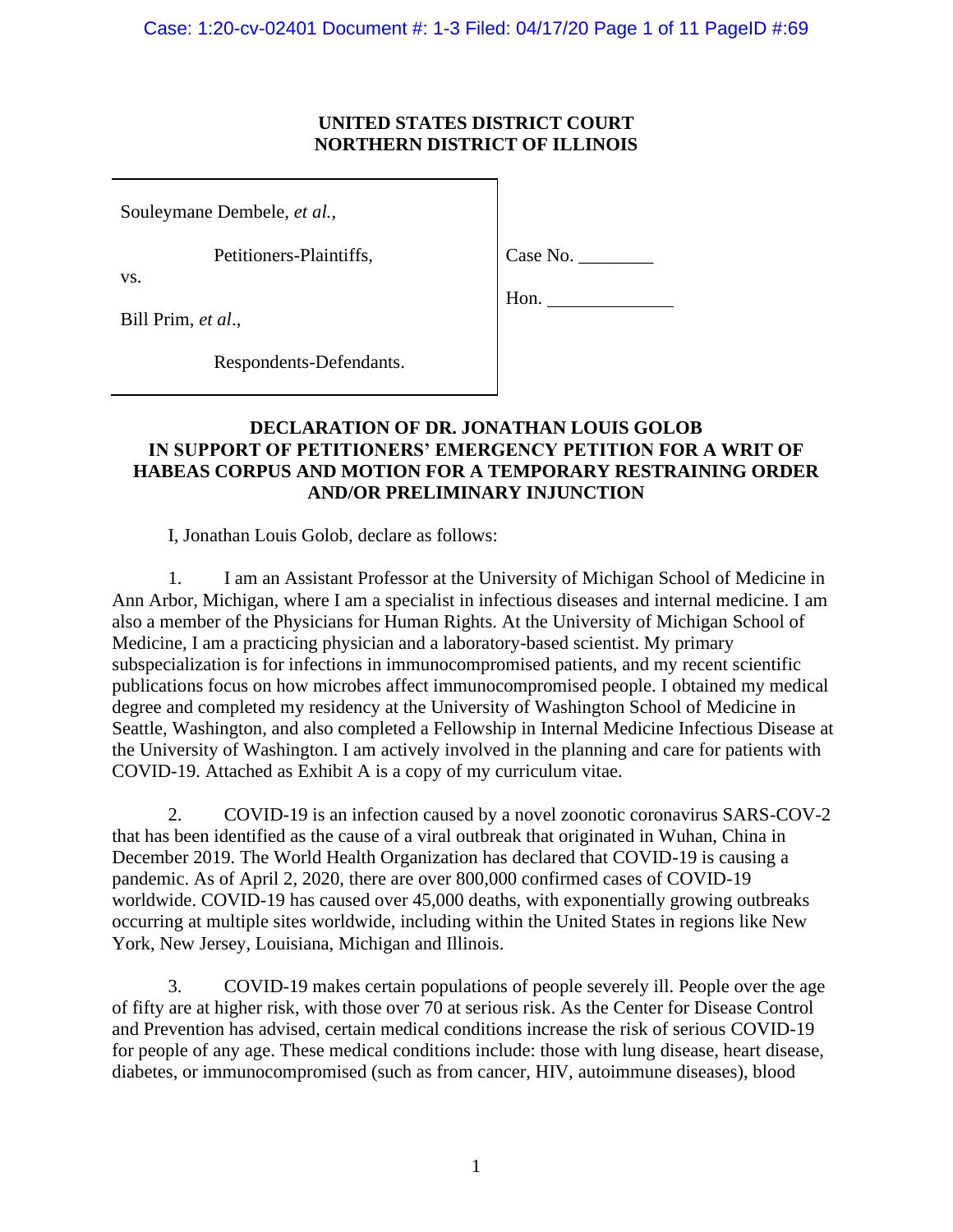# Case: 1:20-cv-02401 Document #: 1-3 Filed: 04/17/20 Page 2 of 11 PageID #:70

disorders (including sickle cell disease), chronic liver or kidney disease, inherited metabolic disorders, stroke, developmental delay, or pregnancy.

4. For all people, even in advanced countries with very effective health care systems such as the Republic of Korea, the case fatality rate of this infection is about ten fold higher than that observed from a severe seasonal influenza. In the more vulnerable groups, both the need for care, including intensive care, and death is much higher than we observe from influenza infection: In the highest risk populations, the case fatality rate is about 15%. For high risk patients who do not die from COVID-19, a prolonged recovery is expected to be required, including the need for extensive rehabilitation for profound deconditioning, loss of digits, neurologic damage, and loss of respiratory capacity that can be expected from such a severe illness.

5. In most people, the virus causes fever, cough, and shortness of breath. In high-risk individuals as noted above, this shortness of breath can often be severe. Even in younger and healthier people, infection of this virus requires supportive care, which includes supplemental oxygen, positive pressure ventilation, and in extreme cases, extracorporeal mechanical oxygenation.

6. The incubation period (between infection and the development of symptoms) for COVID-19 is typically 5 days, but can vary from as short as two days to an infected individual never developing symptoms. There is evidence that transmission can occur before the development of infection and from infected individuals who never develop symptoms. Thus, only with aggressive testing for SARS-COV-2 can a lack of positive tests establish a lack of risk for COVID-19.

7. When a community or institution lacks a comprehensive and rigorous testing regime, a lack of proven cases of COVID-19 is functionally meaningless for determining if there is a risk for COVID-19 transmission in a community or institution.

8. Most people in the higher risk categories will require more advanced support: positive pressure ventilation, and in extreme cases, extracorporeal mechanical oxygenation. Such care requires highly specialized equipment in limited supply as well as an entire team of care providers, including but not limited to 1:1 or 1:2 nurse to patient ratios, respiratory therapists and intensive care physicians. This level of support can quickly exceed local health care resources.

9. COVID-19 can severely damage the lung tissue, requiring an extensive period of rehabilitation and in some cases a permanent loss of respiratory capacity. The virus also seems to target the heart muscle itself, causing a medical condition called mycocarditis, or inflammation of the heart muscle. Myocarditis can affect the heart muscle and electrical system, which reduces the heart's ability to pump, leading to rapid or abnormal heart rhythms in the short term, and heart failure that limits exercise tolerance and the ability to work lifelong. There is emerging evidence that the virus can trigger an over-response by the immune system in infected people, further damaging tissues. This cytokine release syndrome can result in widespread damage to other organs, including permanent injury to the kidneys (leading to dialysis dependence) and neurologic injury.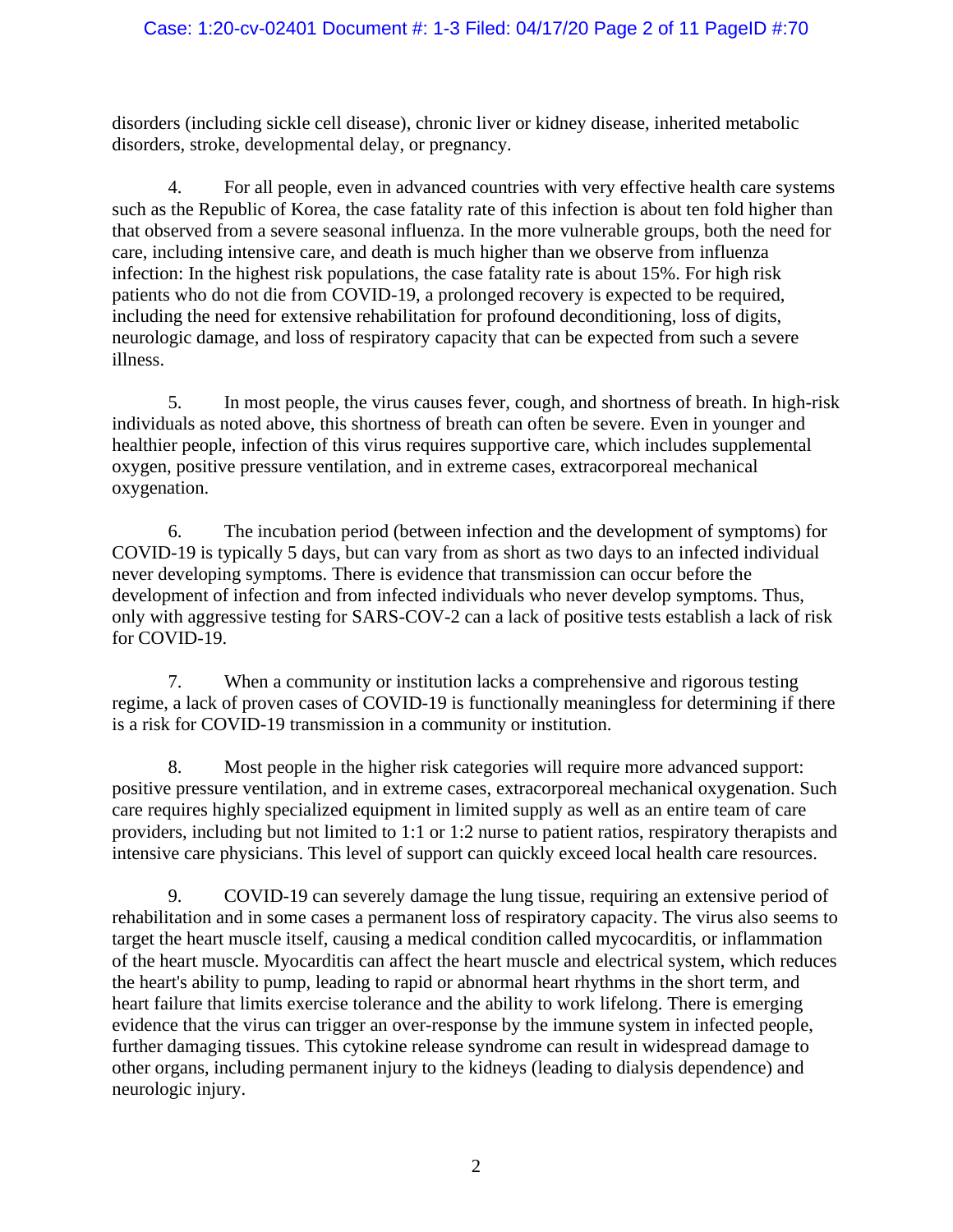### Case: 1:20-cv-02401 Document #: 1-3 Filed: 04/17/20 Page 3 of 11 PageID #:71

10. There is no cure and vaccine for this infection. Unlike influenza, there is no known effective antiviral medication to prevent or treat infection from COVID-19. Experimental therapies are being attempted. The only known effective measures to reduce the risk for a vulnerable person from injury or death from COVID-19 are to prevent individuals from being infected with the COVID-19 virus. Social distancing, or remaining physically separated from known or potentially infected individuals, and hygiene, including washing with soap and water, are the only known effective measures for protecting vulnerable communities from COVID-19.

11. Nationally, without effective public health interventions, CDC projections indicate about 200 million people in the United States could be infected over the course of the epidemic, with as many as 1.5 million deaths in the most severe projections. Effective public health measures, including social distancing and hygiene for vulnerable populations, could reduce these numbers.

12. In early March, the highest known person-to-person transmission rates for COVID-19 were in a skilled nursing facility in Kirkland, Washington and on afflicted cruise ships in Japan and off the coast of California. More recently, the highest transmission rates have been recorded in the Rikers Island jail complex in New York City, which is over seven times the rate of transmission compared to the spread in New York City. To illustrate, the number of confirmed cases among inmates soared from one to nearly 200 in the matter of 12 days.

13. This is consistent with the spread of previous viruses in congregate settings. During the H1N1 influenza ("Swine Flu") epidemic in 2009, jails and prisons were sites of severe outbreaks of viral infection. Given the avid spread of COVID-19 in skilled nursing facilities and cruise ships, it is reasonable to expect COVID-19 will also readily spread in detention centers such as prisons and jails, particularly when residents cannot engage in social distancing measures, cannot practice proper hygiene, and cannot isolate themselves from infected residents or staff. With new individuals and staff coming into the detention centers who may be asymptomatic or not yet presenting symptoms, the risk of infection rises even with symptom screening measures.

14. This information provides many reasons to conclude that vulnerable people, people over the age of 50 and people of any age with lung disease, heart disease, diabetes, or immunocompromised (such as from cancer, HIV, autoimmune diseases), blood disorders (including sickle cell disease), chronic liver or kidney disease, inherited metabolic disorders, stroke, developmental delay, or pregnancy living in an institutional setting, such as a prison, or jail, or an immigration detention center, with limited access to adequate hygiene facilities, limited ability to physically distance themselves from others, and exposure to potentially infected individuals from the community are at grave risk of severe illness and death from COVID-19.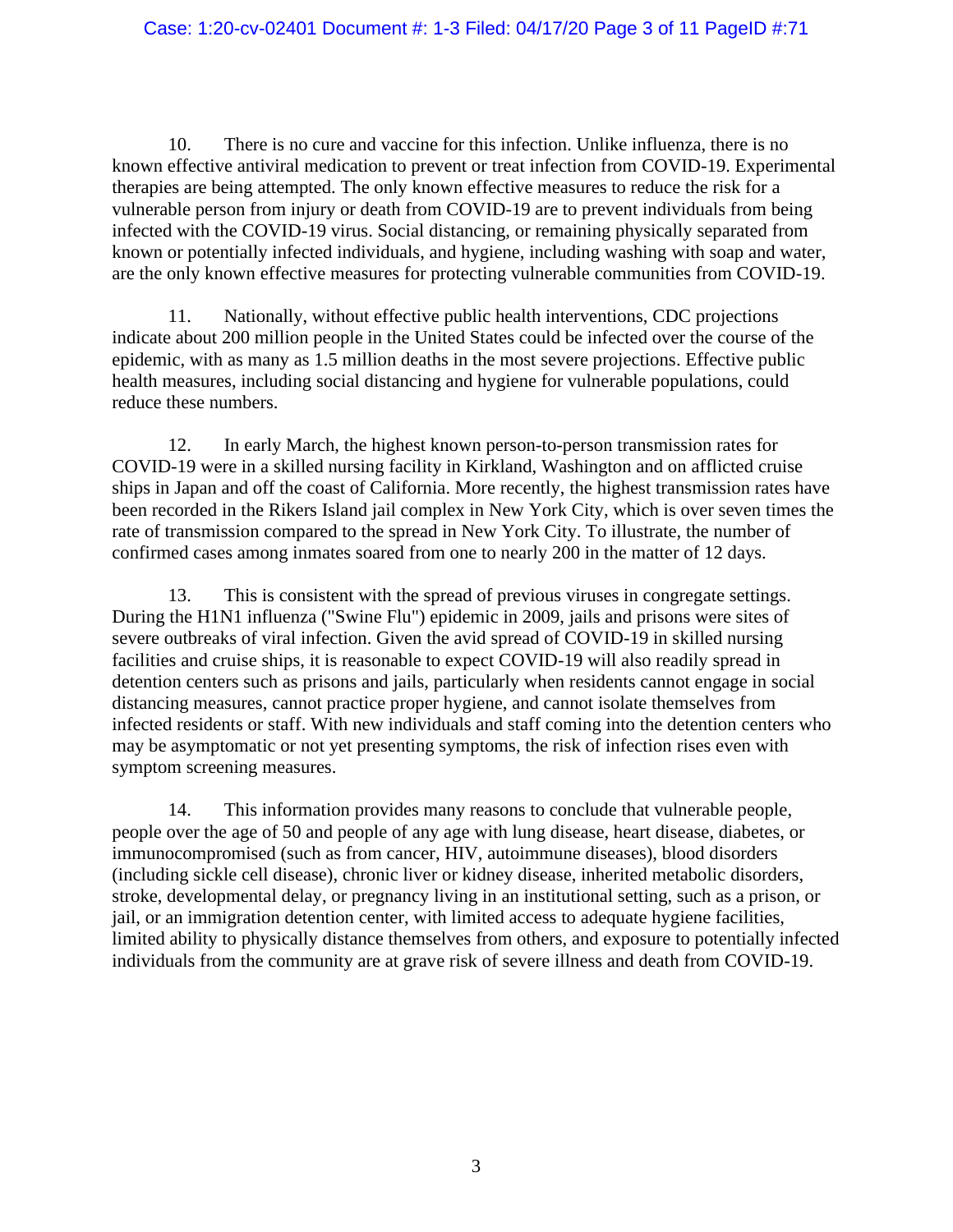Case: 1:20-cv-02401 Document #: 1-3 Filed: 04/17/20 Page 4 of 11 PageID #:72

Pursuant to 28 U.S.C. 1746, I declare under penalty of perjury that the foregoing is true and correct.

Executed this 3 day in April, 2020 in Ann Arbor, Michigan.

 $\sqrt{2}$ 

Dr. Jonathan Louis Golob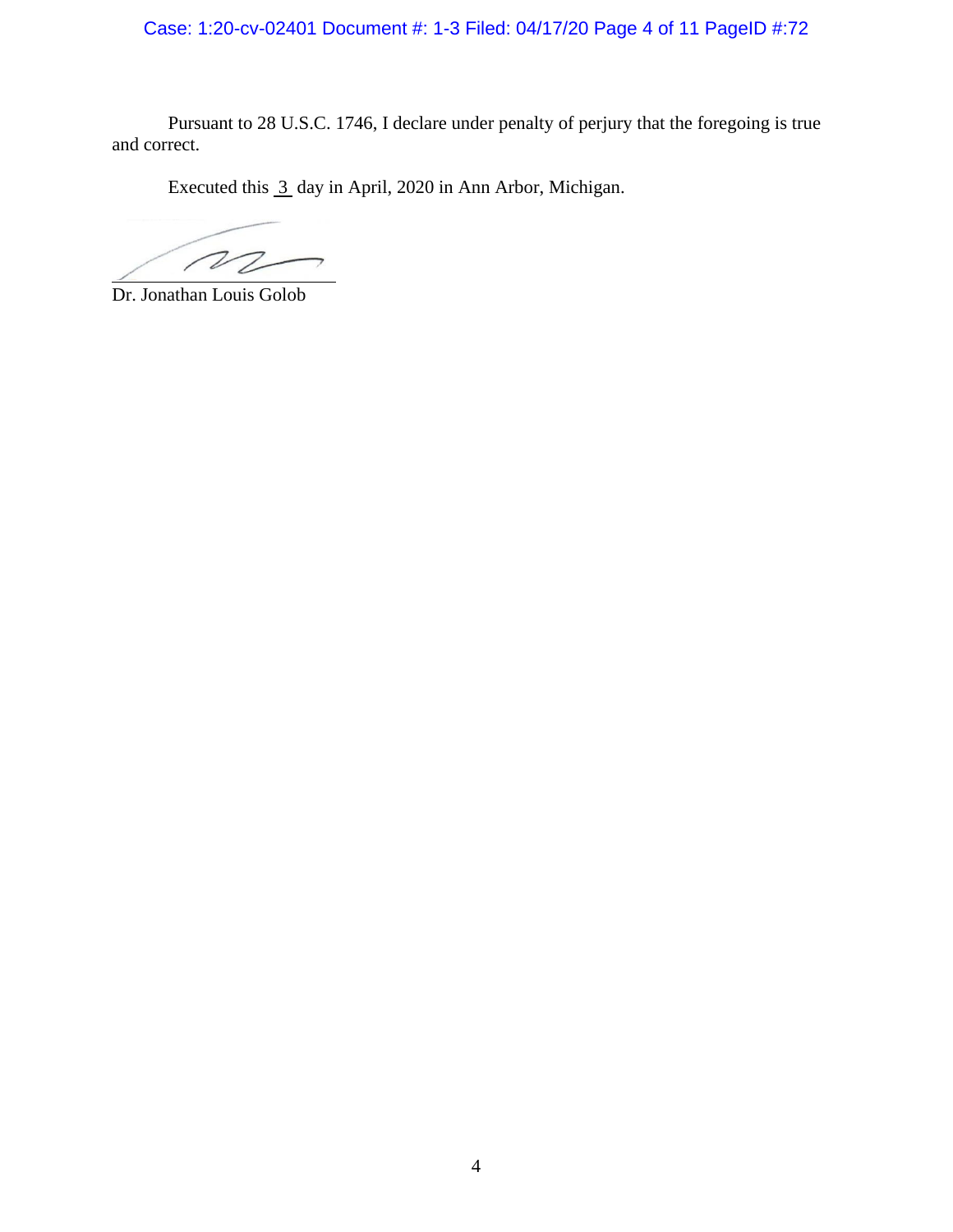# Exhibit A

to Golob Decl.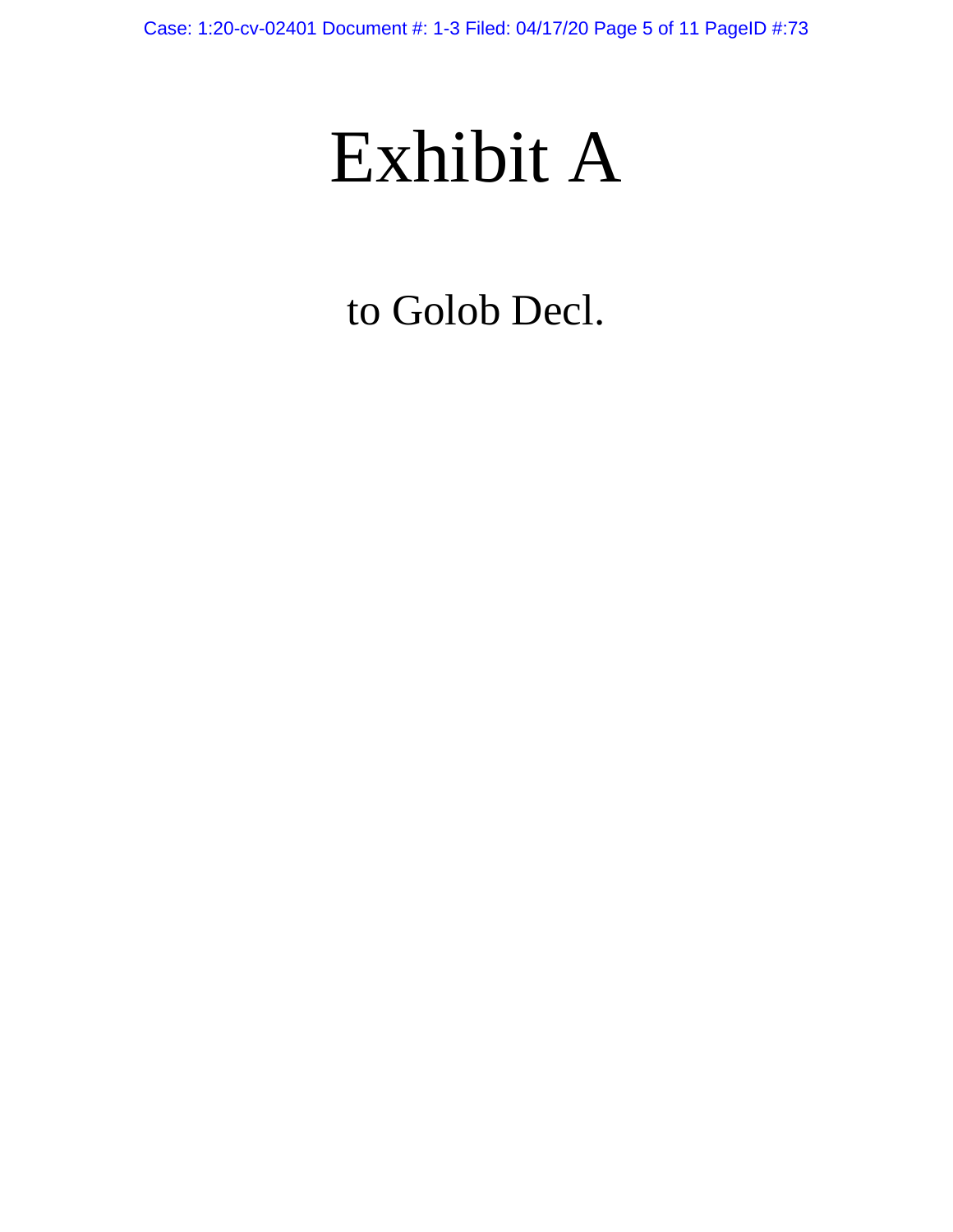# **Jonathan Louis Golob, M.D. Ph.D.**

Assistant Professor 206 992-0428 (c) 734-647-3870 (o) golobj@med.umich.edu jonathan@golob.org

| <b>Education and Training</b><br>$6/1997 - 6/2001$ | <b>Bachelor of Science</b> , Johns Hopkins University, Baltimore, MD<br>Dual degree in Biomedical Engineering and Computer Science<br>conferred June 2001.                                                                                                   |
|----------------------------------------------------|--------------------------------------------------------------------------------------------------------------------------------------------------------------------------------------------------------------------------------------------------------------|
| $7/2001 - 6/2011$                                  | <b>MSTP MD/PhD Combined Degree, University of Washington,</b><br>Seattle, WA.<br>Ph.D. on the basic science of embryonic stem cells, specifically<br>epigenetic regulation of differentiation<br>Ph.D. conferred in June 2009.<br>MD conferred in June 2011. |
| $6/2011 - 6/2013$                                  | <b>Internal Medicine Residency, University of Washington,</b><br>Seattle, WA                                                                                                                                                                                 |
| $6/2013 - 6/2017$                                  | <b>Infectious Diseases Fellowship</b> , University of Washington,<br>Seattle, WA                                                                                                                                                                             |

#### **Certifications and Licensure**

*Board Certifications*

| 2014 | Diplomate in Internal Medicine, American Board of Internal Medicine.  |
|------|-----------------------------------------------------------------------|
| 2016 | Diplomate in Infectious Disease, American Board of Internal Medicine. |

#### *Current Medical Licenses to Practice*

| 2013 |  |  | Washington State Medical License, Physician, MD60394350 |
|------|--|--|---------------------------------------------------------|
|      |  |  |                                                         |

2018 Michigan State Medical License, Physician, 4301114297

# **Academic, Administrative, and Clinical Appointments**

| Academic           |                                                                                                                                         |
|--------------------|-----------------------------------------------------------------------------------------------------------------------------------------|
| $6/2014 - 6/2018$  | <b>Senior Fellow, Vaccine and Infectious Disease Division, Fred</b><br>Hutchinson Cancer Research Center, Seattle, WA                   |
| $8/2016 - 6/2018$  | <b>Joel Meyers Endowment Fellow, Vaccine and Infectious</b><br>Disease Division, Fred Hutchinson Cancer Research Center,<br>Seattle, WA |
| $8/2017 - 6/2018$  | <b>Research Associate, Vaccine and Infectious Disease Division,</b><br>Fred Hutchinson Cancer Research Center, Seattle, WA              |
| $8/2017 - 6/2018$  | <b>Acting Instructor, Division of Allergy and Infectious Diseases,</b><br>Department of Medicine, University of Washington, Seattle, WA |
| $8/2018$ – Present | <b>Assistant Professor, Division of Infectious Diseases,</b><br>Department of Medicine, University of Michigan, Ann Arbor,<br>MI        |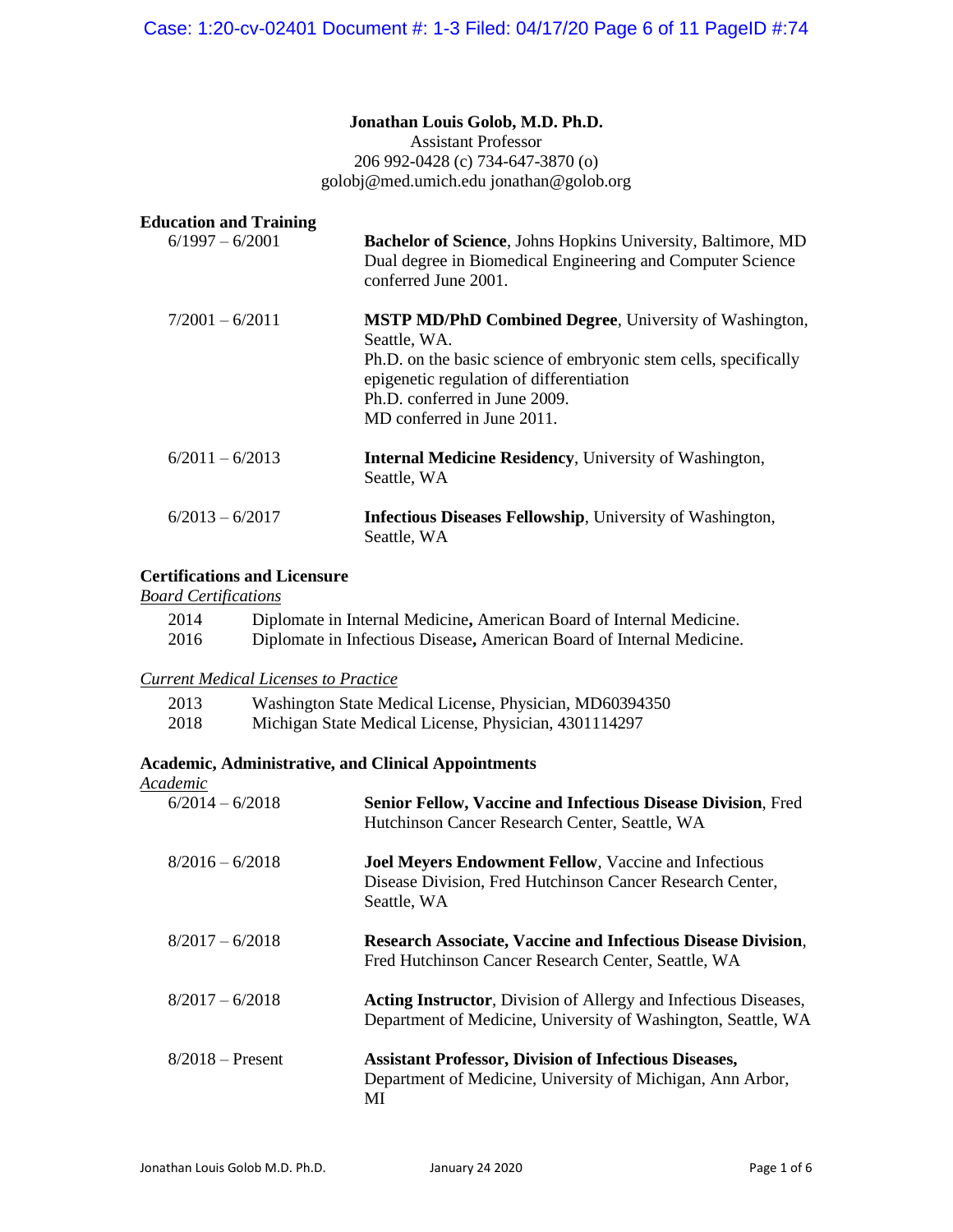| Clinical            |                                                                                                                                              |
|---------------------|----------------------------------------------------------------------------------------------------------------------------------------------|
| $12/2015 - 12/2016$ | <b>Infectious Disease Locums Physician, Virginia Mason Medical</b><br>Center, Seattle, WA                                                    |
| $7/2017 - 6/2018$   | <b>Hospitalist Internal Medicine Physician, Virginia Mason</b><br>Medical Center, Seattle, WA                                                |
| $8/2017 - 6/2018$   | <b>Attending Physician, Seattle Cancer Care Alliance, Seattle, WA</b>                                                                        |
| $8/2017 - 6/2018$   | <b>Attending Physician, Division of Allergy and Infectious</b><br>Diseases, Department of Medicine, University of Washington,<br>Seattle, WA |
| $8/2018$ – Present  | <b>Attending Physician, Division of Infectious Diseases,</b><br>Department of Medicine, University of Michigan, Ann Arbor,<br>MI             |

#### **Research Interests**

- 1. I am primarily interested in understanding how the human gut microbiome *mechanistically* affects how patients respond to treatments. I have a particular focus on patients undergoing hematopoietic cell transplant, who are at risk for recurrence of their underlying disease, treatment-related colitis (from both conditioning and graft versus host disease), and infection. In human observational trials the human gut microbiome correlates with each of these aspects. My research program uses advanced stem-cell based *in-vitro* models of the human colonic mucosa to verify if the correlations in observational trials can cause similar effects *in vitro*, and then determine by which pathways (e.g. receptors) and broad mechanisms (e.g. epigenetics) the microbes affect the host.
- 2. Host-microbiome interactions are contextual. A beneficial interaction in health can turn pathologic. For example, my ongoing work focused on the microbial metabolite butyrate. Butyrate enhances the health of heathy and intact colonic epithelium, acting as a substrate for cellular respiration and through receptor-mediate processes reduces cellular inflammation. However, butyrate also blocks the ability of colonic stem cells to differentiate into mature epithelium. Thus, in colitis that results in a loss of colonic crypts, an intact and butyrogenic gut microbiome results in colonic stem cells being exposed to butyrate and inhibits recovery. My ongoing work uses a primary stem-cell based model of the human colonic mucusa to establish how butyrate blocks the differentiation of colonic stem cell with a hope of generating new treatments for patients with steroid-refractory colitis.
- 3. I am interested in validating and improving computational tools for biological research. I have a computer science and biomedical engineering background that combined with my clinical and molecular biology training positions me optimally to understand both major aspects of computational biology: what are the needs to make biological inferences from big data, and how can tools specifically be improved to achieve such inferences.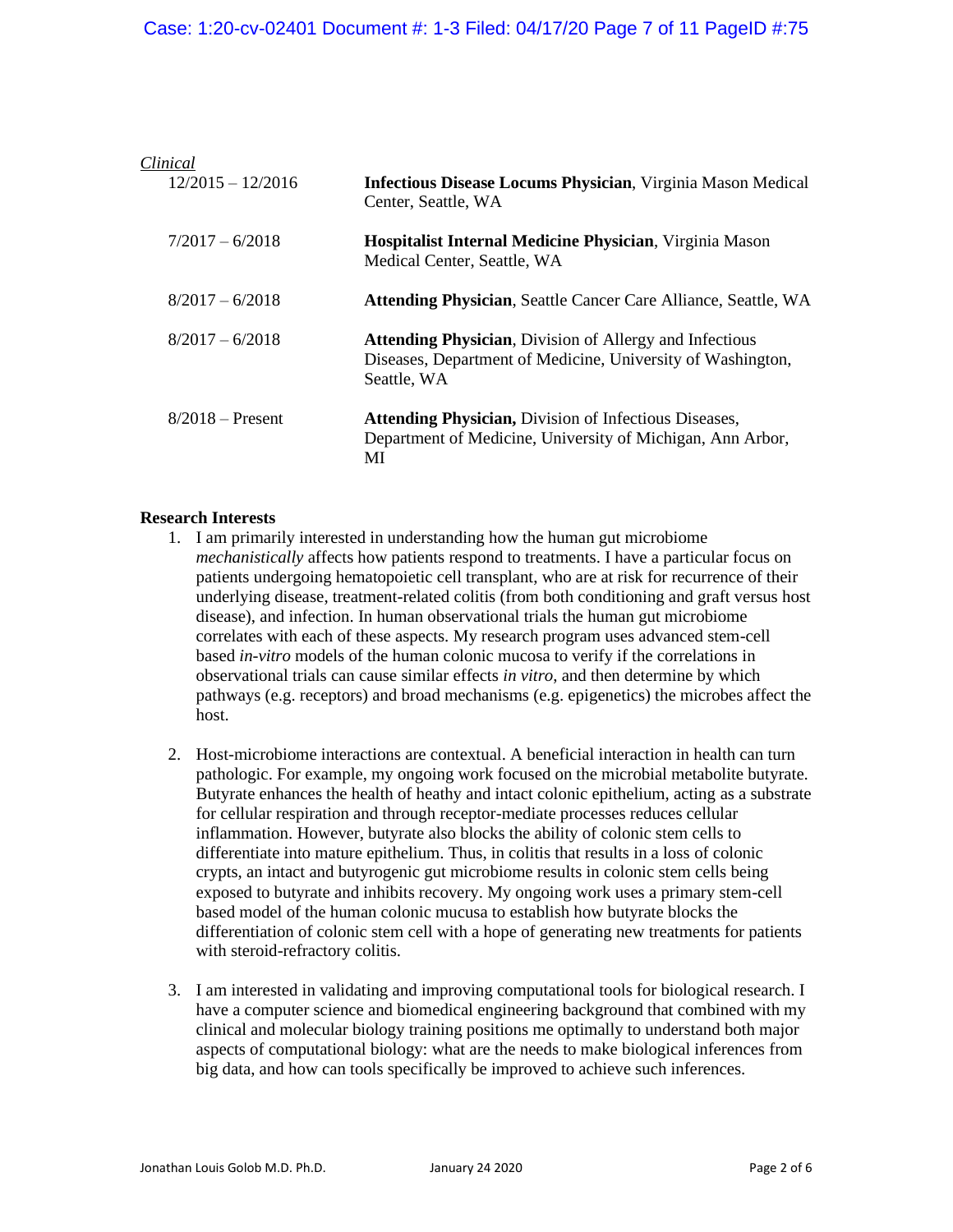# Case: 1:20-cv-02401 Document #: 1-3 Filed: 04/17/20 Page 8 of 11 PageID #:76

| <b>Grants</b>                               |                                                                                                                                                                         |                                        |                     |
|---------------------------------------------|-------------------------------------------------------------------------------------------------------------------------------------------------------------------------|----------------------------------------|---------------------|
| <b>Present and Active</b><br>Role: PI       | <b>ASBMT New Investigator Award J. Golob (PI)</b> 7/2018 - 7/2020<br>Hematopoietic Cell Transplant Outcomes and Microbial Metabolism<br>\$30,000/yr for up to two years |                                        |                     |
| <b>NIH / NIAID R01</b><br>\$823,701         | The Gut Microbiota and Graft versus Host Disease (GVHD), AI-134808<br>Role: Senior / key personnel                                                                      | D. Fredricks (PI)                      | $11/2017 - 11/2021$ |
| <b>NIH P01</b><br><b>STARCH</b>             | ENGINEERING MICROBIOMES AND THEIR MOLECULAR DETERMINANTS FOR<br>PRODUCTION OF BUTYRATE AND SECONDARY BILE ACIDS FROM RESISTANT<br>Role: Key Personnel                   | T. Schmidt (PI) Pending / Reviewed     |                     |
| <b>NIH / NCI R21</b><br>colitis<br>Role: PI | Establishing a physiologic human colonic stem/progenitor cells model of regimen-related                                                                                 | J. Golob (PI)                          | Pending / Submitted |
| <b>NIH R21</b><br>Role: PI                  | Manipulating Butyrate Production by the Gut Microbiome during Chronic HIV Infection                                                                                     | J. Golob (PI)                          | Pending / Submitted |
| Completed                                   |                                                                                                                                                                         |                                        |                     |
| \$63,180                                    | <b>Joel Meyers Endowment Fellowship</b><br>Role: Research Fellow                                                                                                        |                                        | $6/2016 - 6/2018$   |
| <b>DCDR</b> Grant<br>Role: PI<br>\$1000     | Support for data queries into the Deidentified Clinical Data Repository                                                                                                 | R. Harrington (PI) $6/2014 - 6/2018$   |                     |
| \$315,972                                   | <b>NIH T32 Institutional Training Grant</b><br>1T32AI118690-01A1<br>Role: Post-Doc Trainee                                                                              | M. Boeckh (PI)                         | $8/2016 - 8/2017$   |
| 5T32AI007044<br>\$1,527,801                 | <b>NIH T32 Institutional Training Grant</b><br>Role: Post-Doc Trainee                                                                                                   | W. van Voorhis (PI) $7/1/14 - 6/30/16$ |                     |
| <b>Honors and Awards</b><br>2001<br>2001    | Tau Beta Pi Engineering Honor Society<br>Alpha Eta Mu Beta Biomedical Engineering Honor Society                                                                         |                                        |                     |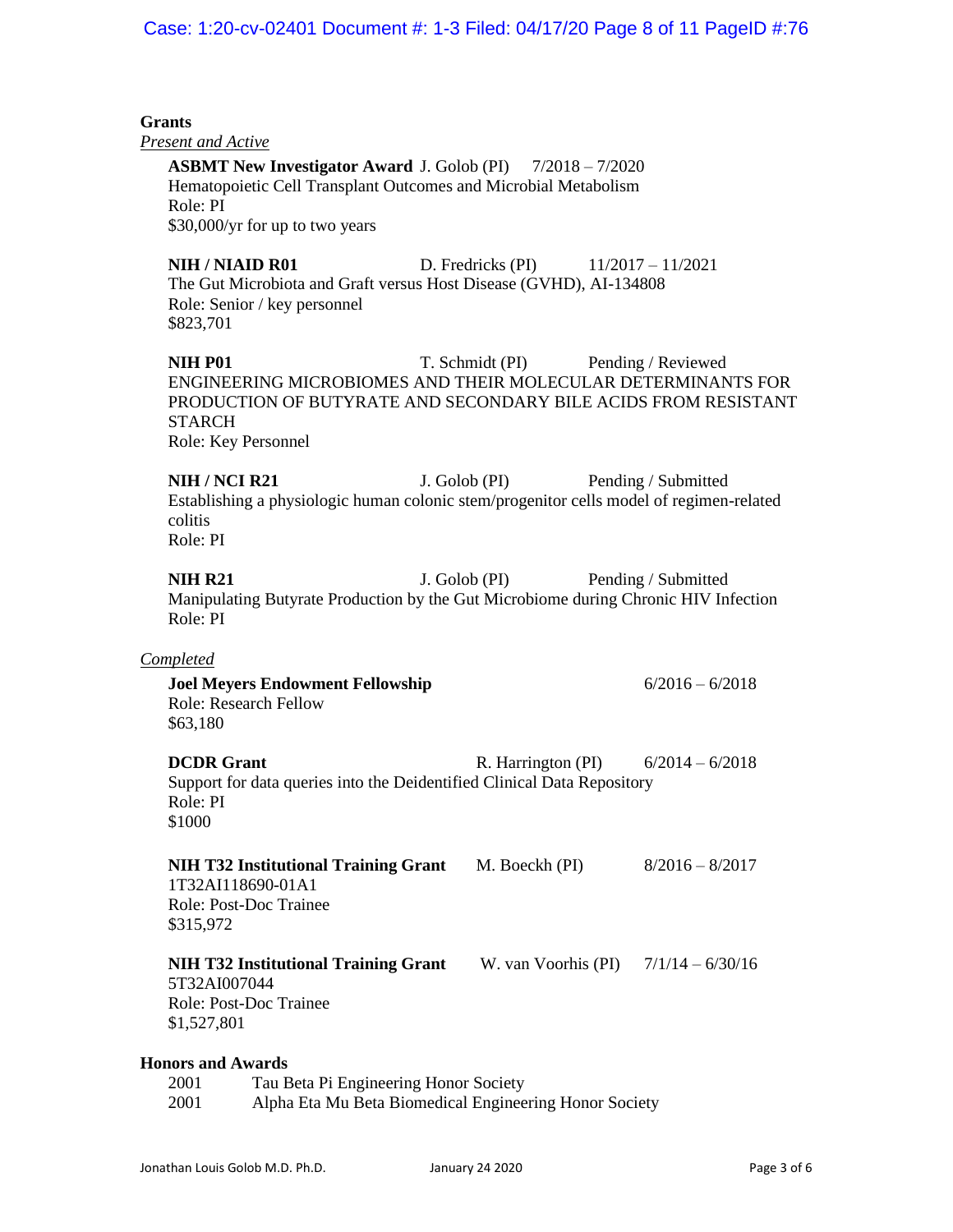- 2005 ARCS Fellowship
- 2015 Consultant of the Month Award. University of Washington Housestaff.
- 2016 Joel Meyer Endowment Fellow

#### **Membership in Professional Societies**

- 2013 Member, Infectious Diseases Society of America
- 2011 Member, American Board of Internal Medicine

#### **Bibliography**

*Peer-Reviewed Journals and Publications*

- 1. Gao Z, **Golob J,** Tanavde VM, Civin CI, Hawley RG, Cheng L. High levels of transgene expression following transduction of long-term NOD/SCID-repopulating human cells with a modified lentiviral vector. *Stem Cells* 19(3): 247-59, 2001.
- 2. Cui Y, **Golob J**, Kelleher E, Ye Z, Pardoll D, Cheng L. Targeting transgene expression to antigen-presenting cells derived from lentivirus-transduced engrafting human hematopoietic stem/progenitor cells. *Blood* 99(2): 399-408, 2002.
- 3. Boursalian TE, **Golob J**, Soper DM, Cooper CJ, Fink PJ. Continued maturation of thymic emigrants in the periphery. *Nature Immunology* 5(4): 418-25, 2004.
- 4. Osugi T, Kohn AD, **Golob JL**, Pabon L, Reinecke H, Moon RT, Murry CE. Biphasic role for Wnt/beta-catenin signaling in cardiac specification in zebrafish and embryonic stem cells. *PNAS* 104(23): 9685-9690, 2007.
- 5. **Golob JL**, Paige SL, Muskheli V, Pabon L, Murry CE: Chromatin Remodeling During Mouse and Human Embryonic Stem Cell Differentiation. *Developmental Dynamics* 237(5): 1389-1398, 2008.
- 6. **Golob JL**, Kumar RM, Guenther MG, Laurent LC, Pabon LM, Loring JF, Young RA, Murry CE: Evidence That Gene Activation and Silencing during Stem Cell Differentiation Requires a Transcriptionally Paused Intermediate State. *PLoS ONE* 6(8): e22416, 2011.
- 7. **Golob JL**, Margolis E, Hoffman NG, Fredricks DN. Evaluating the accuracy of amplicon-based microbiome computational pipelines on simulated human gut microbial communities. *BMC Bioinformatics* 18(1):283, 2017.
- 8. MacAllister TJ, Stednick Z, **Golob JL**, Huang, ML, Pergam SA. Under-utilization of norovirus testing in hematopoietic cell transplant recipients at a large cancer center. *Am J Infect Control* pii: S0196-6553(17)30783-6. doi: 10.1016/j.ajic.2017.06.010. [Epub ahead of print], 2017.
- 9. **Golob JL**, Pergam SA, Srinivasan S, Fiedler TL, Liu C, Garcia K, Mielcarek M, Ko D, Aker S, Marquis S, Loeffelholz T, Plantinga A, Wu MC, Celustka K, Morrison A, Woodfield M, Fredricks DN. The Stool Microbiota at Neutrophil Recovery is Predictive for Severe Acute Graft versus Host Disease after Hematopoietic Cell Transplantation. *Clin Infect Dis* doi: 10.1093/cid/cix699. [Epub ahead of print], 2017.
- 10. Bhattacharyya A, Hanafi LA, Sheih A, **Golob JL**, Srinivasan S, Boeckh MJ, Pergam SA, Mahmood S, Baker KK, Gooley TA, Milano F, Fredricks DN, Riddell SR, Turtle CJ. Graft-Derived Reconstitution of Mucosal-Associated Invariant T Cells after Allogeneic Hematopoietic Cell Transplantation. *Biol Blood Marrow Transplant* pii: S1083- 8791(17)30758-9. doi: 10.1016/j.bbmt.2017.10.003. Epub 2017 Oct 9.
- 11. Ogimi C, Krantz EM, **Golob JL**, Waghmare A, Liu C, Leisenring WM, Woodard CR, Marquis S, Kuypers JM, Jerome KR, Pergam SA, Fredricks DN, Sorror ML, Englund JA, Boeckh M. Antibiotic Exposure Prior to Respiratory Viral Infection Is Associated with Progression to Lower Respiratory Tract Disease in Allogeneic Hematopoietic Cell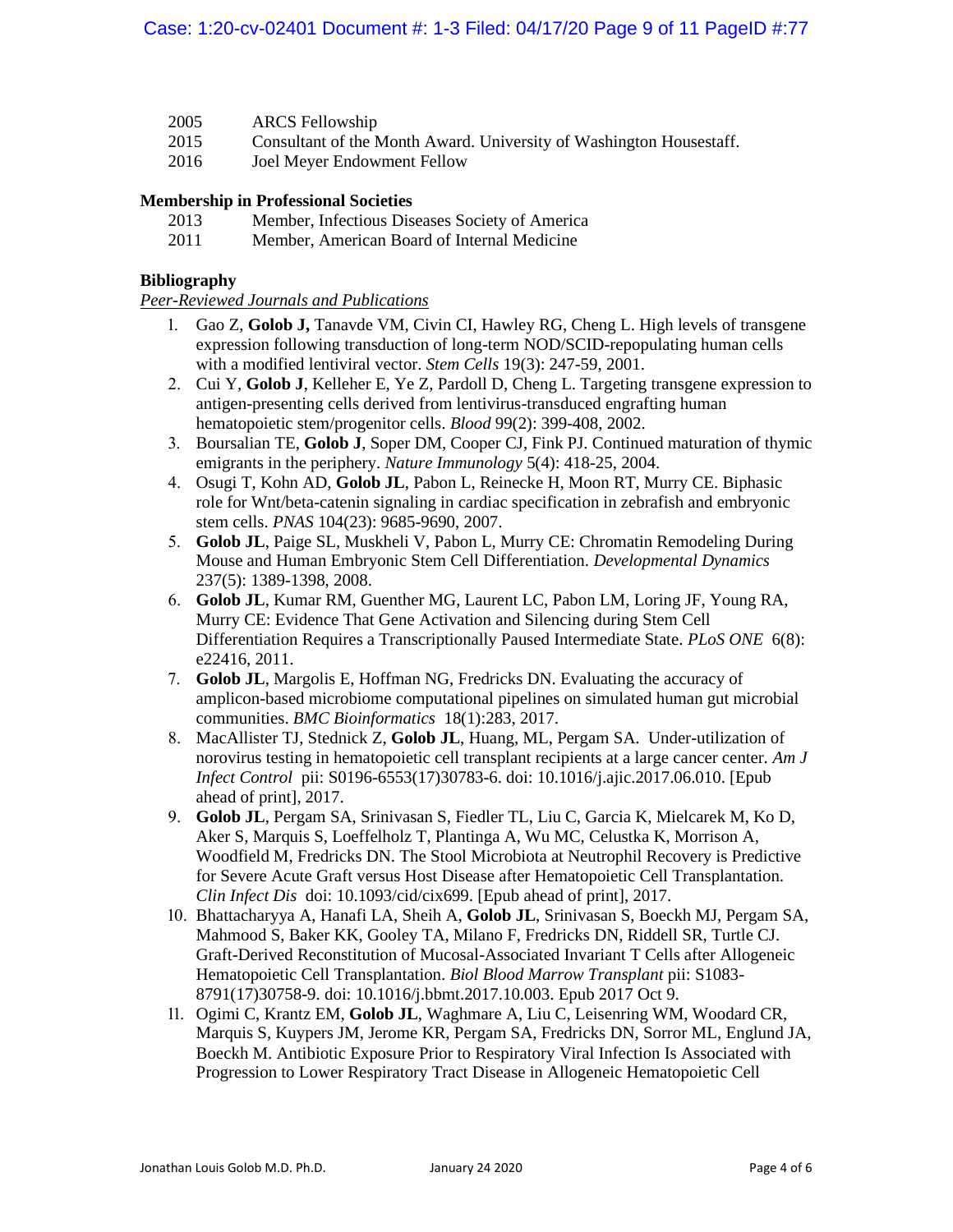Transplant Recipients. Biol Blood Marrow Transplant. 2018 May 16. pii: S1083- 8791(18)30268-4. doi: 10.1016/j.bbmt.2018.05.016. [Epub ahead of print]

- 12. **Golob JL**, Stern J, Holte S, Kitahata MM, Crane HM, Coombs RW, Goecker E, Woolfrey AE, Harrington RD. HIV DNA levels and decay in a cohort of 111 long-term virally suppressed patients. AIDS. 2018 Sep 24;32(15):2113-2118. doi: 10.1097/QAD.0000000000001948.
- 13. **Golob JL**, DeMeules MM, Loeffelholz T, Quinn ZZ, Dame MK, Silvestri SS, Wu MC, Schmidt TM, Fiedler TL, Hoostal MJ, Mielcarek M, Spence J, Pergam SA, Fredricks DN. Butyrogenic bacteria after acute graft-versus-host disease (GVHD) are associated with the development of steroid-refractory GVHD. Blood Adv. 2019 Oct 8;3(19):2866– 2869.

#### *Preprint publications*

1. **Golob JL** and Minot SS. Functional Analysis of Metagenomes by Likelihood Inference (FAMLI) Successfully Compensates for Multi-Mapping Short Reads from Metagenomic Samples. Preprint. doi: https://doi.org/10.1101/295352

#### *Other Publications*

- 1. Science Columnist and Writer for *The Stranger*, Seattle, WA, 2004 Present
- 2. Freelance contributor, Ars Technica, 2016 Present.

#### *Abstracts (presenter underlined)*

- 1. **Golob JL,** Srinivasan S, Pergam SA, Liu C, Ko D, Aker S, Fredricks DN. Gut Microbiome Changes in Response to Protocolized Antibiotic Administration During Hematopoietic Cell Transplantation. ID Week, Infectious Diseases Society of America, October 2015 (Oral)
- 2. **Golob JL**, Stern J, Holte S, Kitahata M, Crane H, Coombs R, Goecker E, Woolfrey AE, Harrington RD. HIV reservoir size and decay in 114 individuals with suppressed plasma virus for at least seven years: correlation with age and not ARV regimen. IDWeek 2016, October 26-30, 2016, New Orleans. Abstract 953 (Oral).
- 3. **Golob JL** , Stohs E, Sweet A, Pergam SA, Boeckh M, Fredricks DN, and Liu C. Vancomycin is Frequently Administered to Hematopoietic Cell Transplant Recipients Without a Provider Documented Indication and Correlates with Microbiome Disruption and Adverse Events. ID Week, Infectious Diseases Society of America, October 2018 (# 72504).
- 4. Impact of Intestinal Microbiota on Reconstitution of Mucosal-Associated Invariant T Cells after Allogeneic Hematopoietic Stem Cell Transplantation. ASH 2018 (#3393).

#### *Invited Lectures*

- 1. Keynote Speaker, ARCS Foundation Annual Dinner. Seattle, WA Nov 3, 2008
- 2. Primary Care Conference: Direct to Consumer Genetic Testing, Seattle, WA, Mar 14, 2013
- 3. "IRIS and TB", Harborview Medical Center Housestaff Lunchtime Conference, Seattle, WA, Jun 9, 2014
- 4. "Complicated Enterococcal Endocarditis", University of Washington Medical Center (UWMC) Chief of Medicine Conference, Seattle, WA, Jul 14, 2014
- 5. "Coccidiomycosis", UWMC Chief of Medicine Conference, Seattle, WA, Oct 7, 2014
- 6. "HIV and CMV encephalitis", UWMC Chief of Medicine Conference, Seattle, WA, Apr 14, 2015
- 7. Research Presentation for GVHD Group Meeting, Seattle, WA, Nov 2015